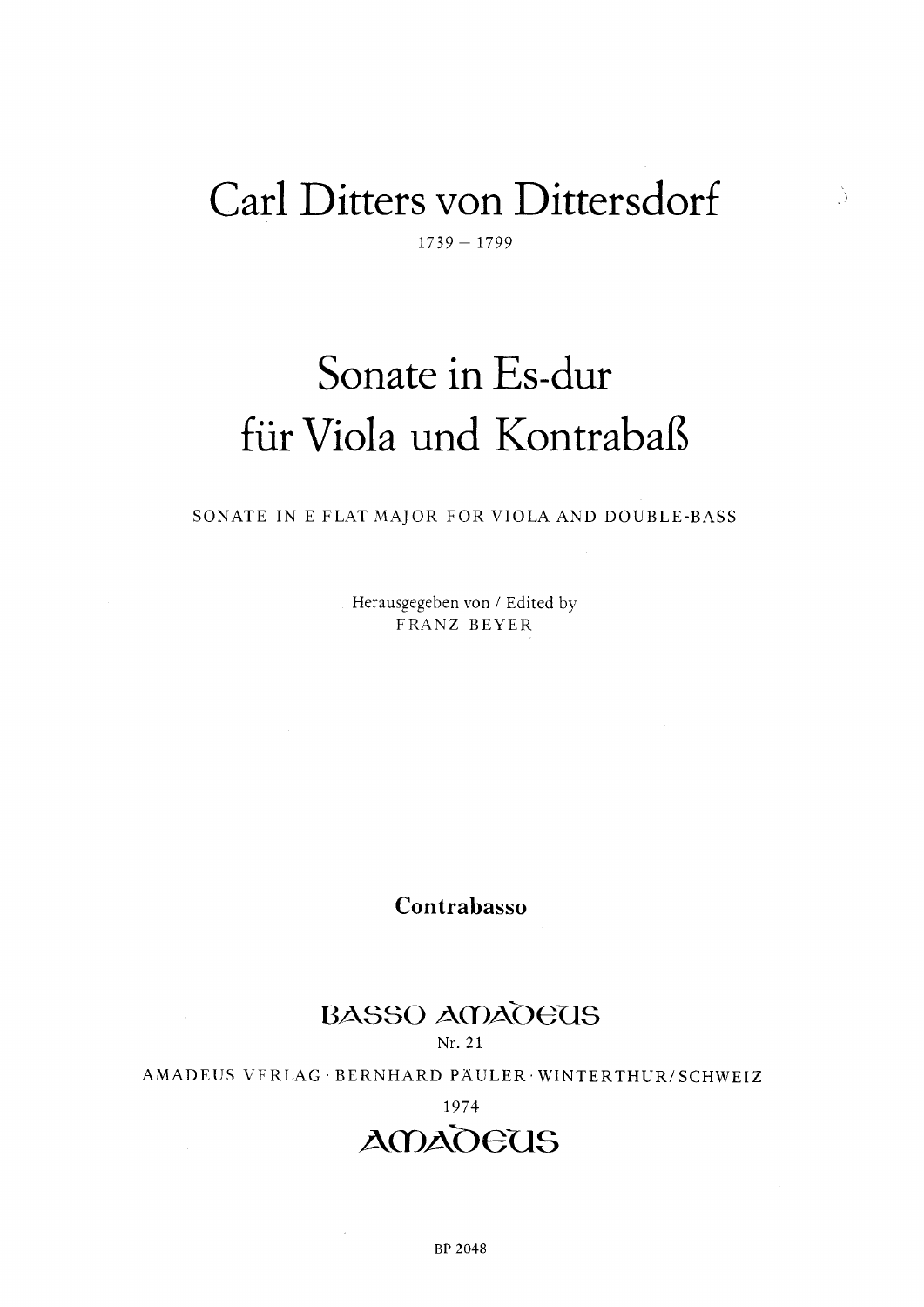Die vorliegende Sonate fùr Viola und Kontraba8 bzw. Violone von Carl Ditters von Dittersdorf ist durch zwei Abschriften ùberliefert (Gesellschaft der Musikfreunde in Wien, Sig. M 996a, und Sammlung der Mecklenburgischen Landesbibliothek Schwerin, Sig. 1ó89). Die beiden sich ergànzenden Vorlagen enthalten relativ wenig Artikulations-Zeichen, und dynamische Hinweise finden sich lediglich in den Takten 20 und 24 des ersten Menuetts sowie in der 5. Variation des SchluRsatzes.

Ob im jeweils ersten Viertel der Takte 33, 35,37 und 39 des 2. Menuetts im Violapart  $\frac{1}{2}$  anstatt  $\frac{1}{2}$ gemeint ist (vielleicht hat der Kopist statt der wahrscheinlichen Doppelbehalsung einen Staccato-Keil gelesen), bleibt ungewi8. Fúr die Fermate in Takt 80 des 1. Satzes wird eine Auszierung empfohlen:

The present Sonata for viola and double bass resp. violone by Carl Ditters von Dittersdorf has come down to us in two copies (Gesellschaft der Musikfreunde in Vienna, shelfmark M 996a, and Sammlung der Mecklenburgischen Landesbibliothek in Schwerin, shelfmark 1689). The two complementary sources contain relatively few signs of articulation, and dynamics appear only in measures 20 and 24 of the first Menuet, as well as in the 5th variation of the final movement.

It is unclear whether  $\frac{1}{2}$  instead of  $\frac{1}{2}$  is meant on the first quarter note of meas.  $33,35,37$  and 39 of the 2nd Menuet (the copyist may have read a staccato wedge for the more probable double stemming). An embellishment of the Fermata in meas. 80 of the 1st movement is recommended:



Zur Abrundung des SchluBsatzes kónnte nach der sechsten Variation, gleichsam als Epilog, das Thema nochmals und ohne Wiederholung autklingen: eine Gepflogenheit, der wir in Variationen-Sàtzen der Wiener Klassik des ófteren begegnen. Aul3er der Vereinheitlichung authentischer Bindebogen bzw. Staccato-Zeichen sind alle anderen Zusatze des Herausgebers als unverbindliche Vorschlàge im Sinne einer fùr die Musizierpraxis eingerichteten Ausgabe zu verstehen.

In order to round off the last movement one could, after the sixth variation and in the manner of an epilogue, play the theme agaín, without repeat: a habit we often encounter in variation movements by the Viennese classics. Apart from the uniformizatíon of authentic legato slurs, resp. staccato signs, all other additions by the editor are to be understood as not binding suggestions within the framework of an edition set for practical use.

UMSCHLAG / COVER: Jean-Baptiste Le Prince (I734-178t): Der heimliche Liebhaber (I774), Múnchen, Bayerische Staatsgemàlde-Sammlungen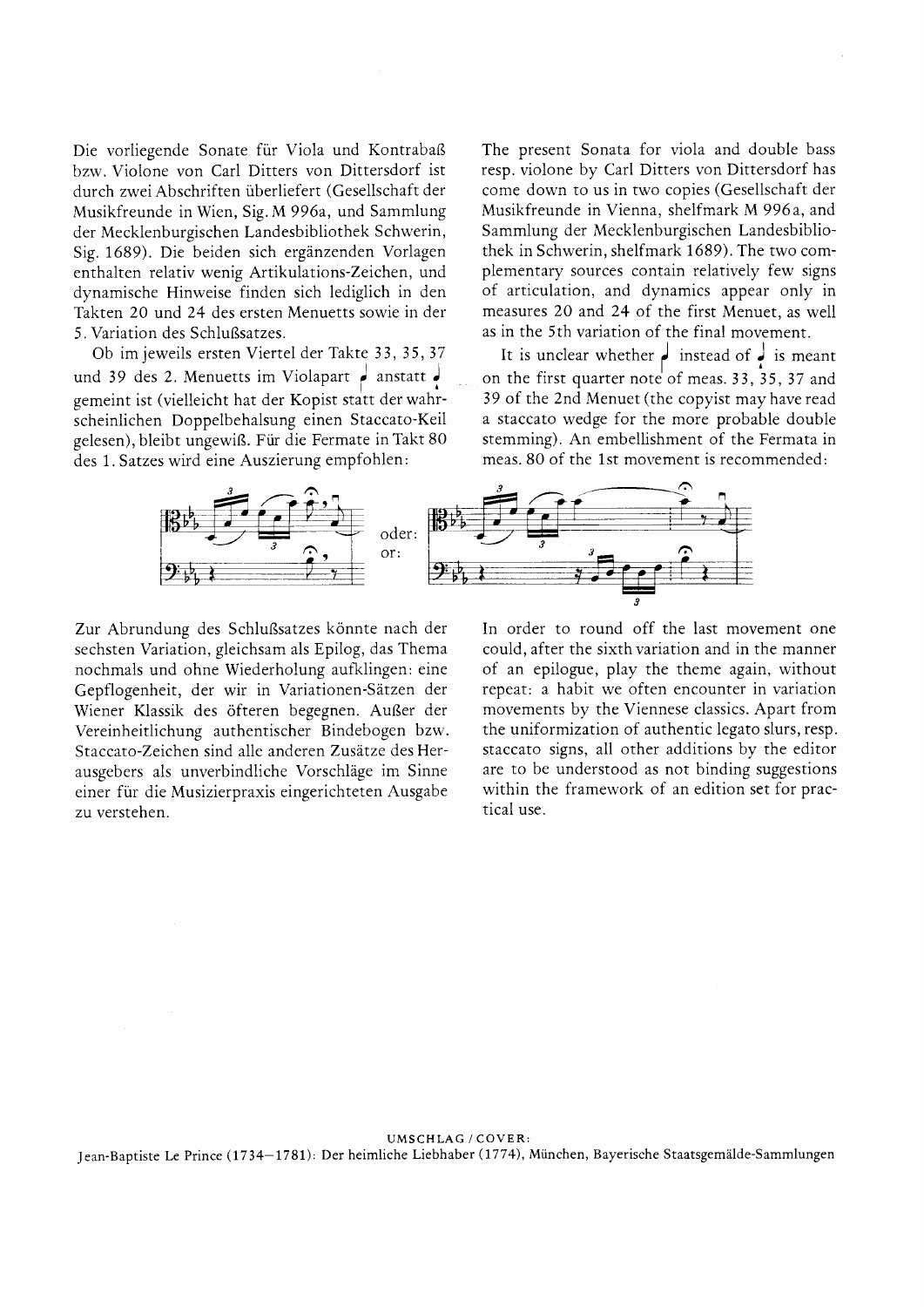Sonate Es-dur

Carl Ditters von Dittersdorf









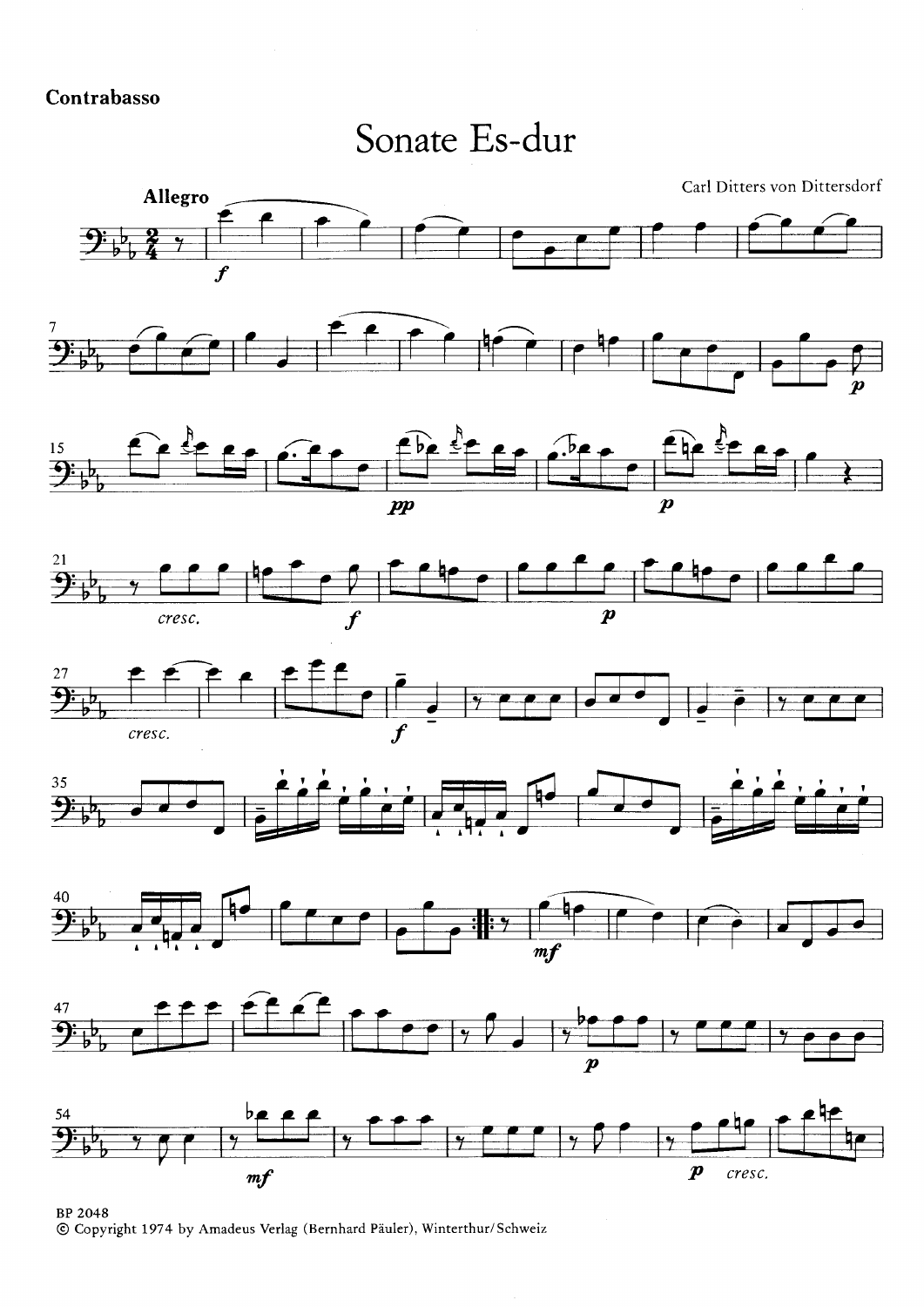

















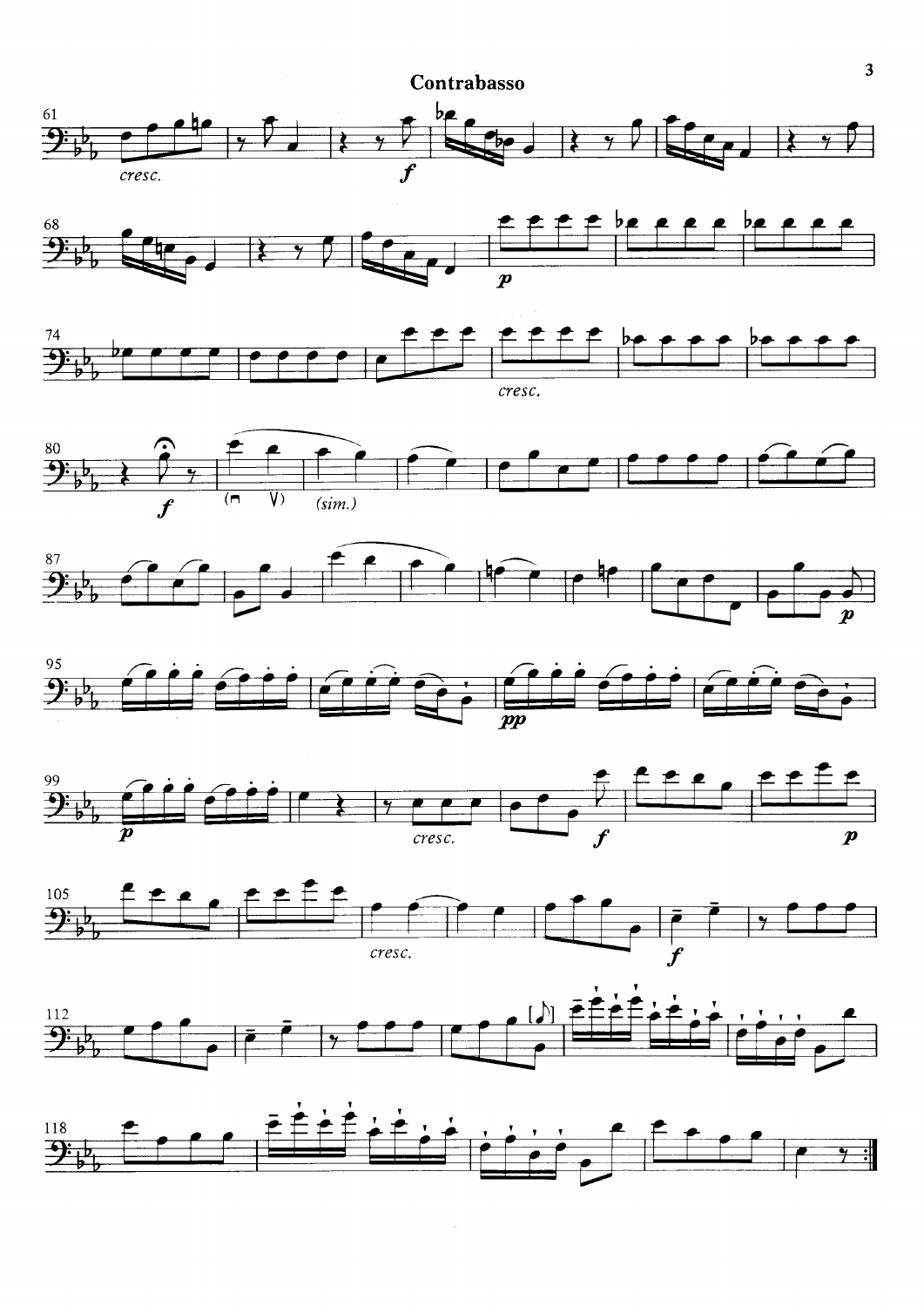



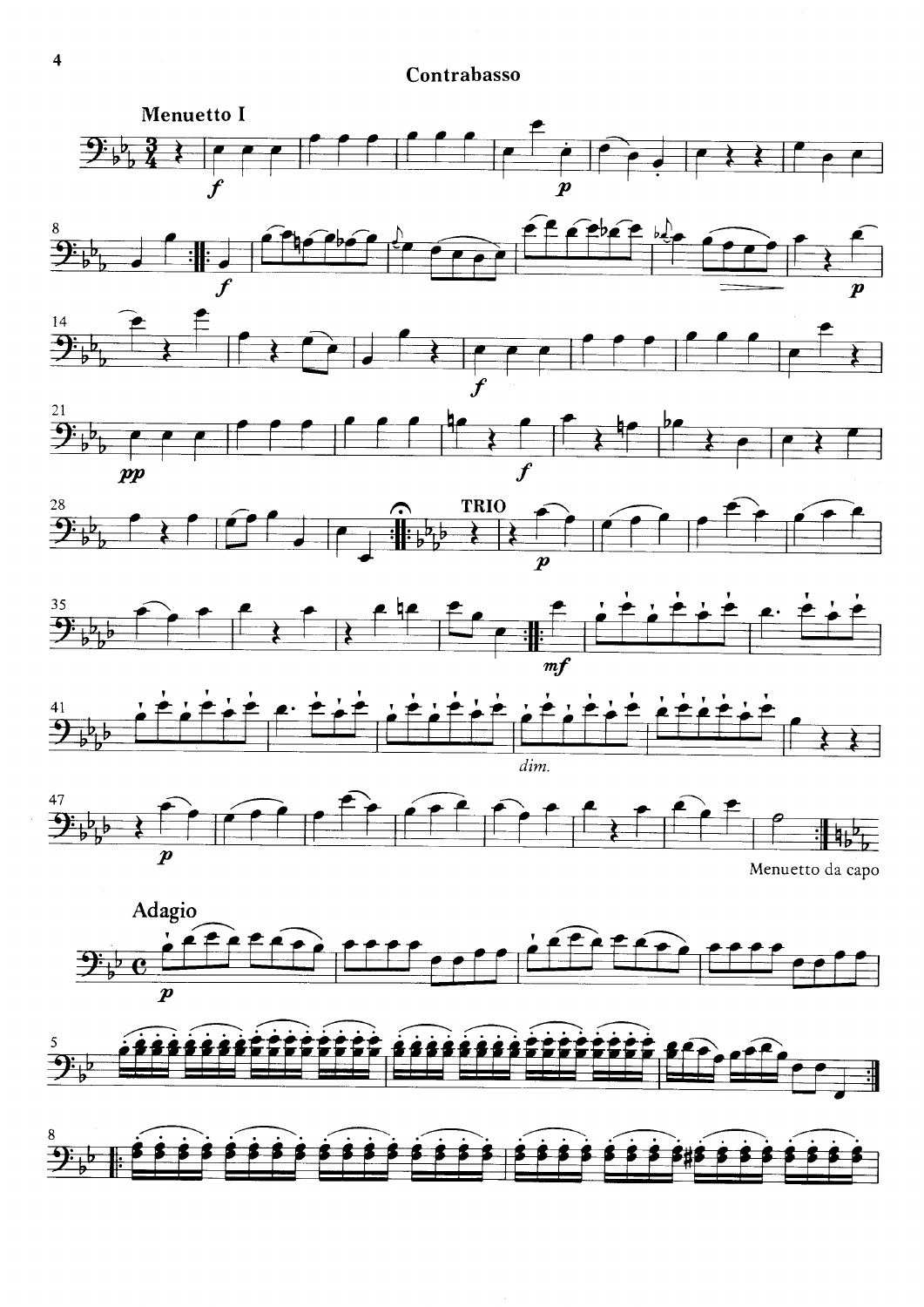















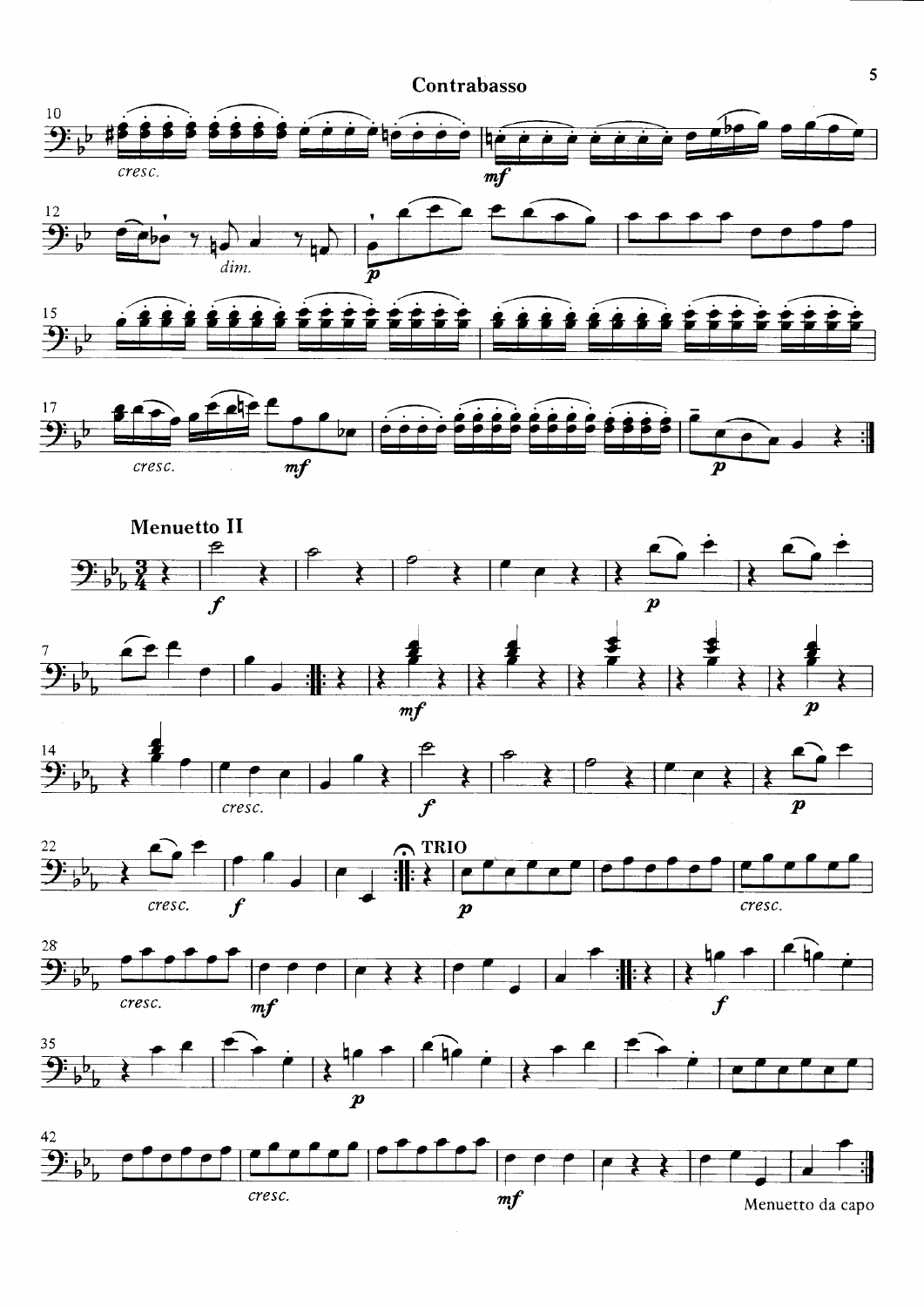